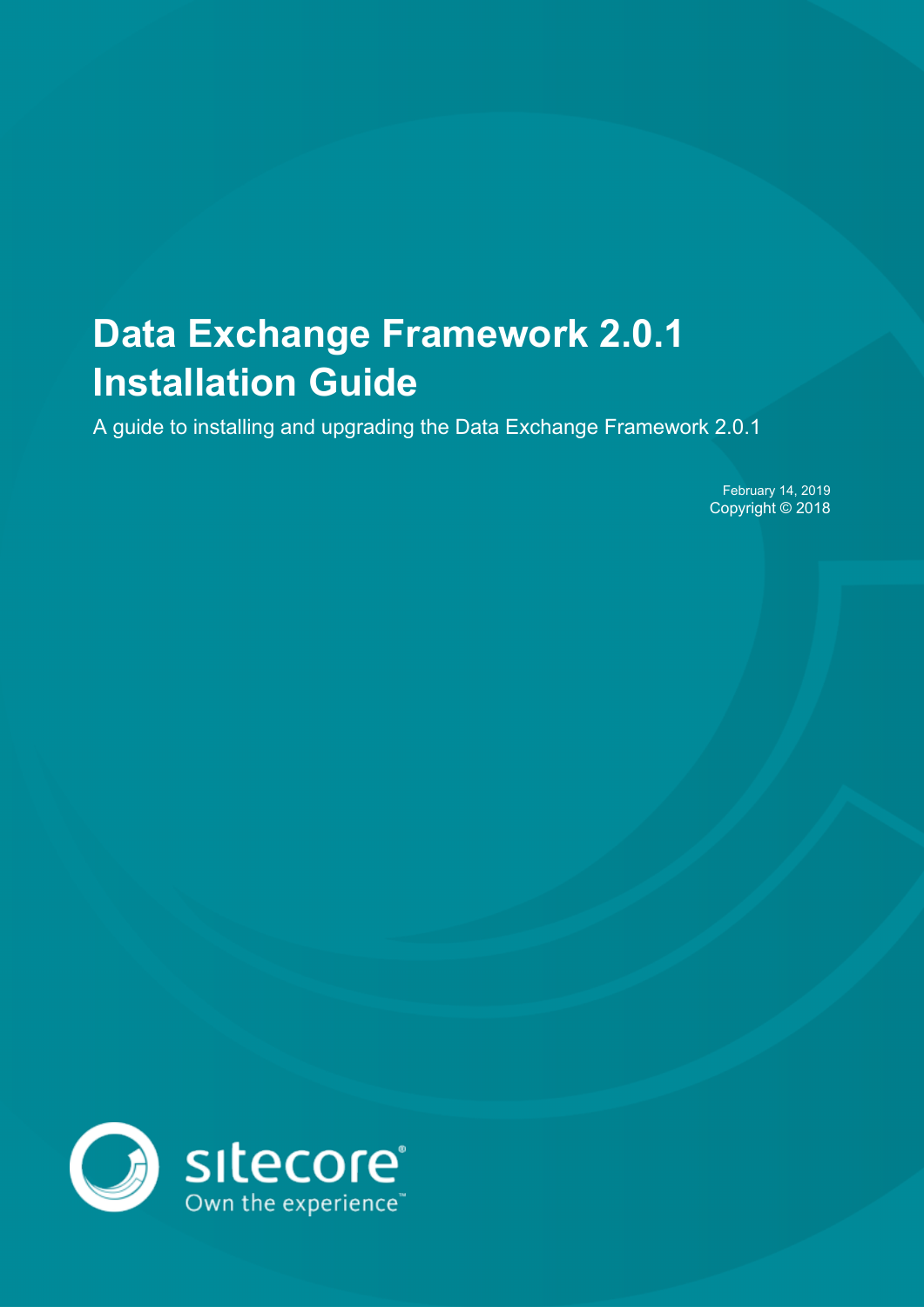

## **Table of Contents**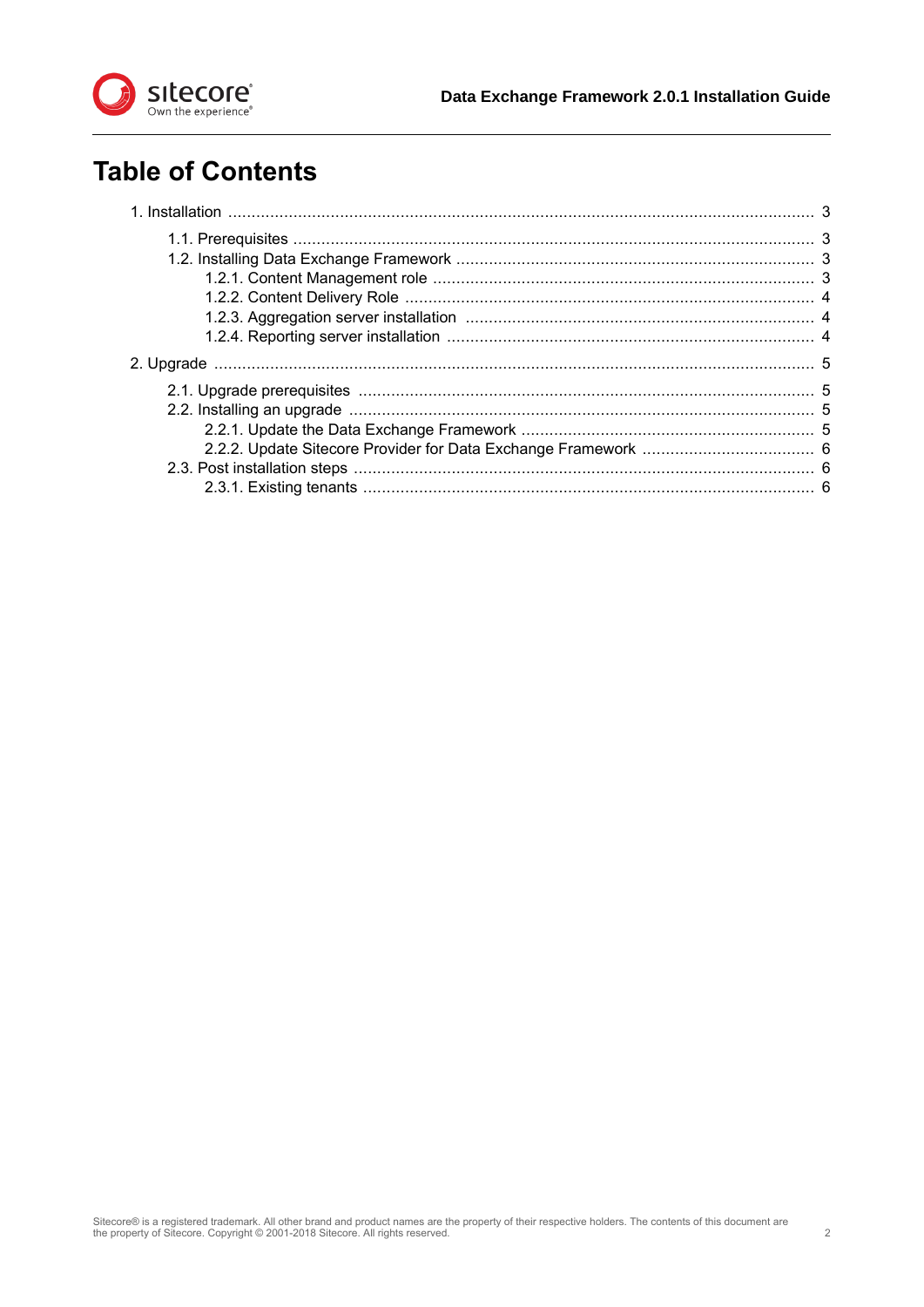



<span id="page-2-0"></span>tecore Own the experience

This chapter guides you through the process of installing Data Exchange Framework.

### **1.1. Prerequisites**

Data Exchange Framework requires Sitecore 9.0.1 or 9.0.2.

### **1.2. Installing Data Exchange Framework**

This section describes how to install Data Exchange Framework on your Sitecore servers.

#### **1.2.1. Content Management role**

Typically, data synchronization runs on a content management (CM) server. This requires the entire Data Exchange Framework product to be installed.

To install the Data Exchange Framework on the CM server:

- 1. In Sitecore, open the Installation Wizard.
- 2. Install the Data Exchange Framework package.
- 3. Install the Sitecore Provider for Data Exchange Framework package.

#### **NOTE**

We recommend you install the Sitecore Provider for Data Exchange Framework because it lets you interact with the Sitecore content databases.

4. To confirm the module was installed, open the Content Editor and navigate to the Data Exchange item, /sitecore/system/Data Exchange.

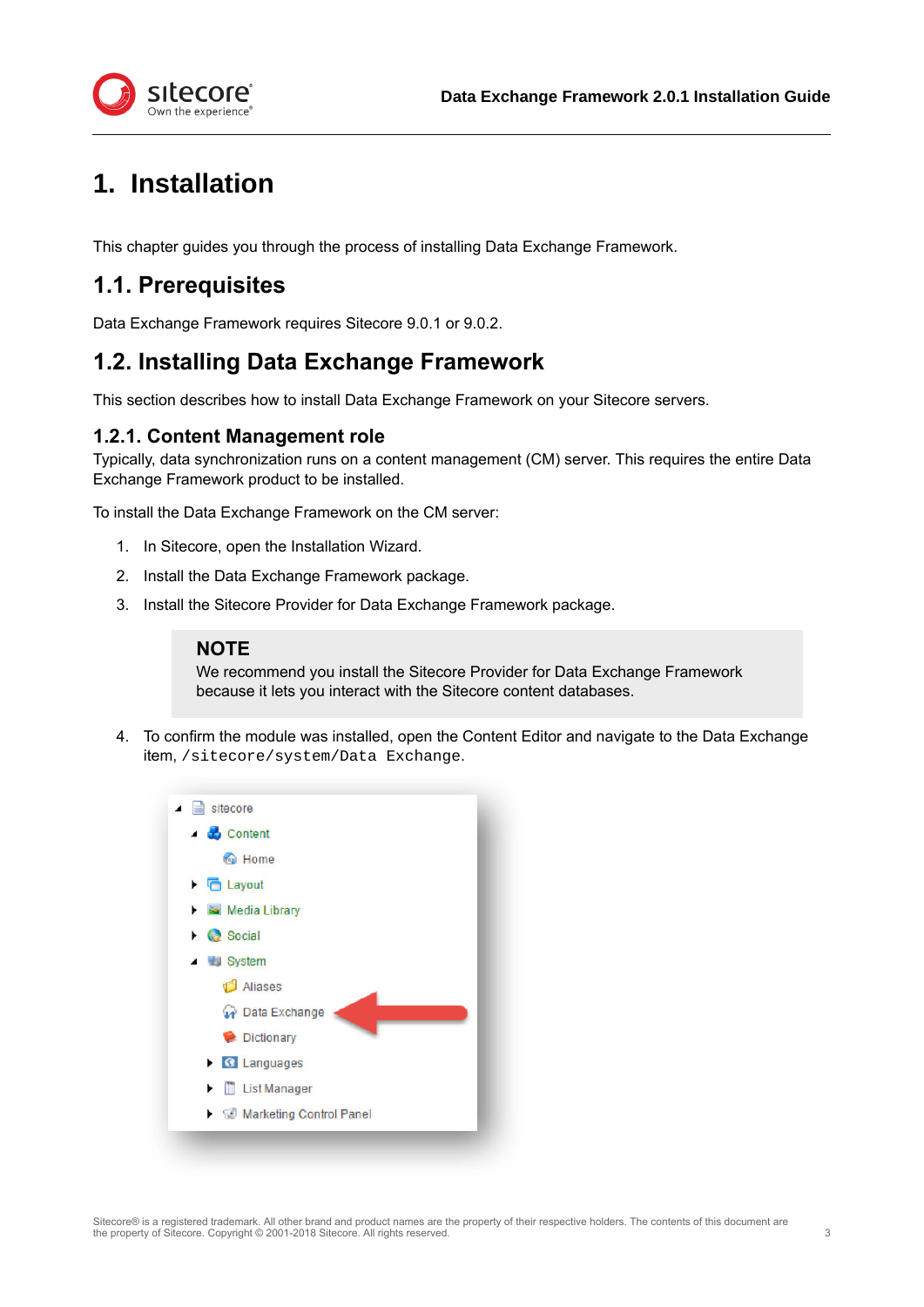<span id="page-3-0"></span>

### **1.2.2. Content Delivery Role**

In most cases, data synchronization will not run on Sitecore delivery servers. The data that is synchronized, however, is used on those servers. As a result, you must install all parts of the Data Exchange Framework on Sitecore content delivery (CD) servers.

Specific installation packages are available for CD servers.

#### **1.2.3. Aggregation server installation**

If you have a dedicated aggregation server, you must install all parts of the Data Exchange Framework on the aggregation server.

#### **1.2.4. Reporting server installation**

If you have a dedicated reporting server, you must install all parts of the Data Exchange Framework on the reporting server.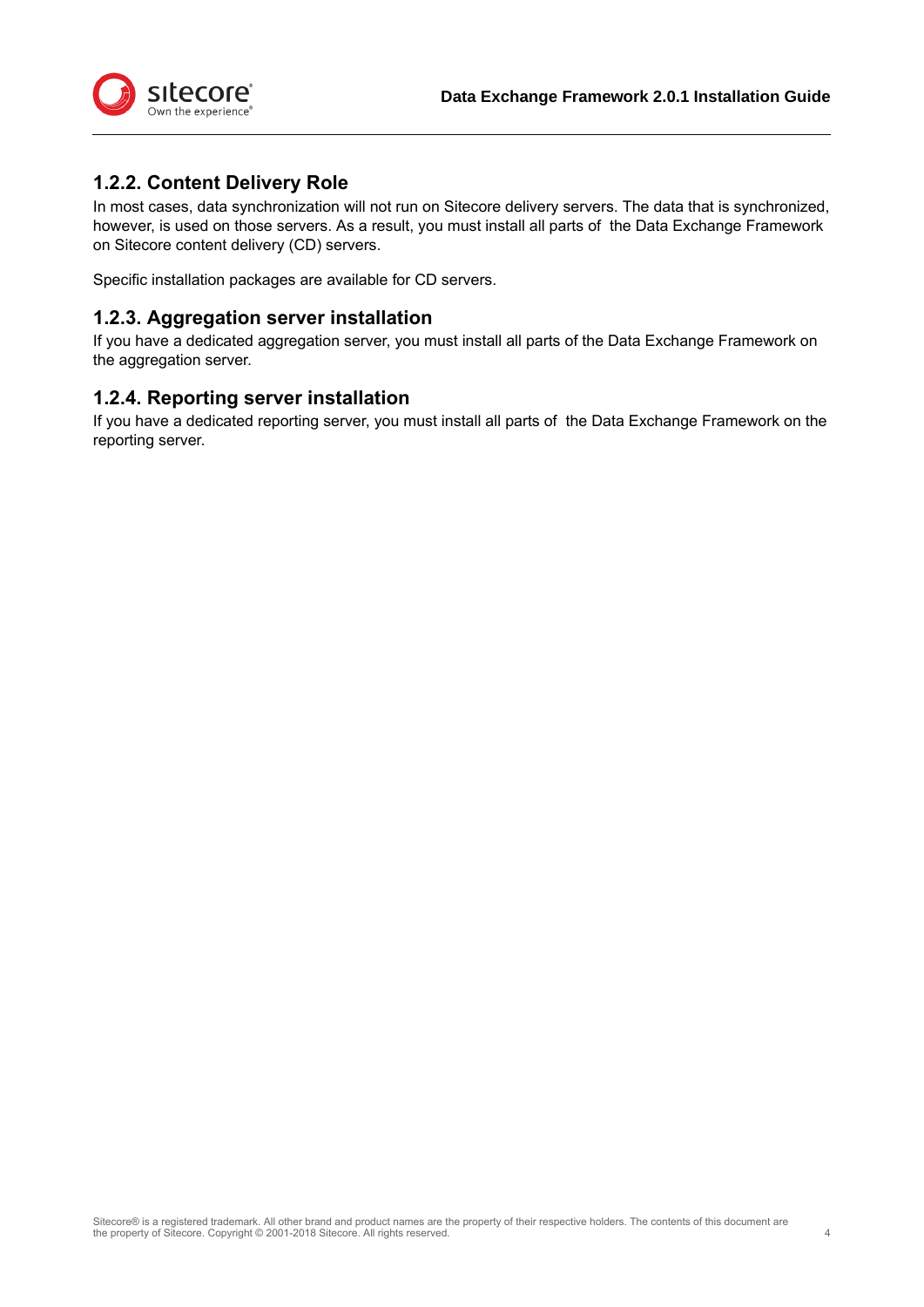<span id="page-4-0"></span>

# **2. Upgrade**

This chapter guides you through the process of upgrading from Data Exchange Framework version 2.0 to version 2.0.1.

### **2.1. Upgrade prerequisites**

Before upgrading, you must have Data Exchange Framework 2.0.0 installed on your Sitecore server. Specifically, this means you must have the following Sitecore package installed on your Sitecore server:

• Data Exchange Framework 2.0.0 rev. 171013

### **2.2. Installing an upgrade**

You upgrade Data Exchange Framework version 2.0 to version 2.0.1 using a Sitecore update package.

### **NOTE**

If you have other products based on Data Exchange Framework (such as Sitecore Connect for Salesforce CRM , Sitecore Connect for Microsoft Dynamics 365 for Sales, or xDB Data Migration Tool) installed on your Sitecore server, please use the upgrade instructions for that product. Those instructions include the steps needed to upgrade Data Exchange Framework.

You must install the update package on the following Sitecore server roles:

- Content management
- Content delivery
- Aggregation

#### **NOTE**

This section applies to Sitecore Experience Platform 9.0.1. Later versions can require slightly different steps, or might involve different screens.

### **2.2.1. Update the Data Exchange Framework**

To update the Data Exchange Framework:

- 1. Use the Sitecore Update Installation Wizard to install the following update package:
	- Data Exchange Framework 2.0.1 rev. 180108.update.
- 2. You must run the package analysis. The analysis will report that potential problems were found. Ignore this warning.
- 3. Click **Install the package** to continue.

After the wizard finishes, the installation results will report that potential problems were encountered. This is the expected result.